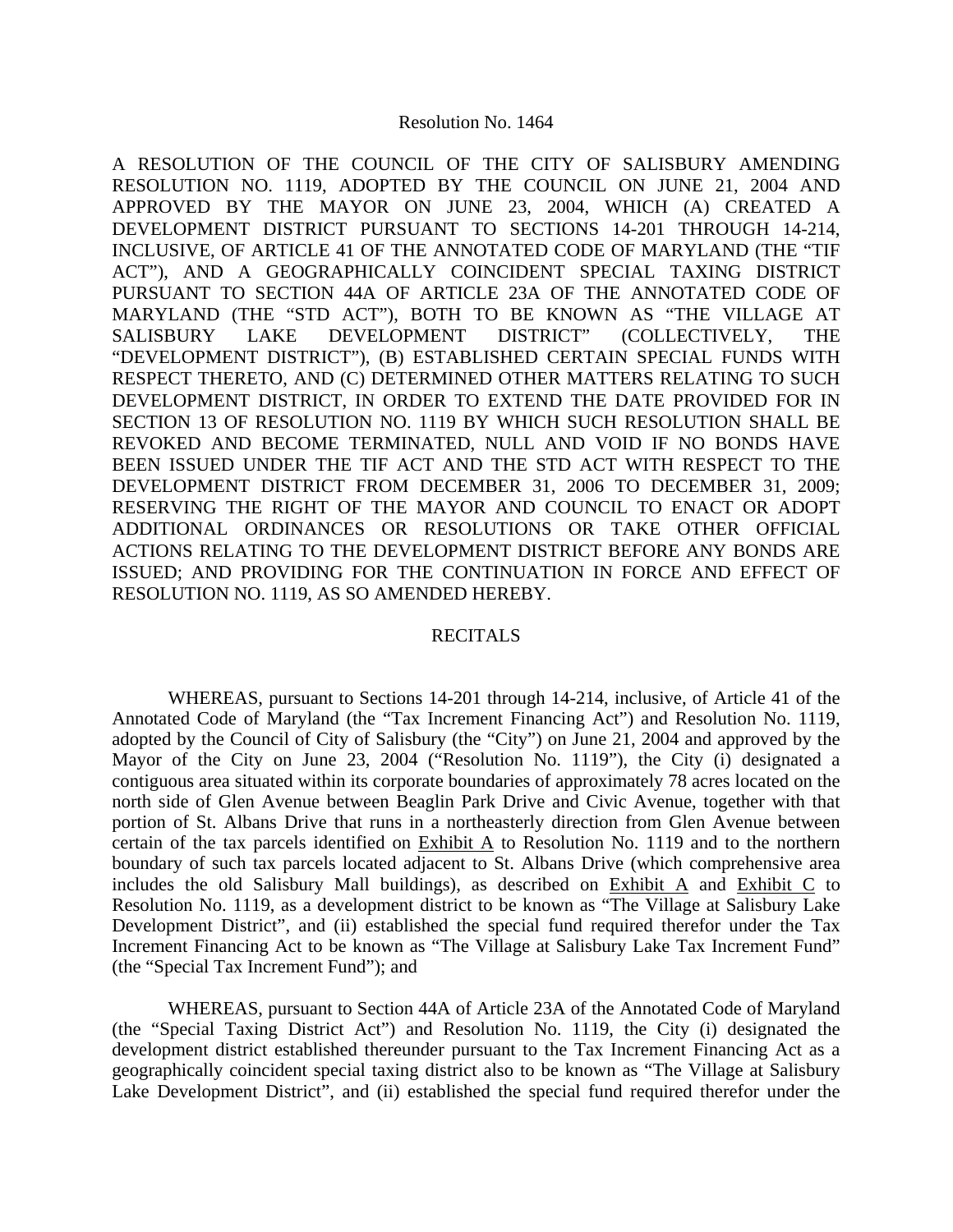Special Taxing District Act to be known as "The Village at Salisbury Lake Special Taxing District Fund" (the "Special Taxing District Fund" and, together with the Special Tax Increment Fund, the "Special Funds"); and

 WHEREAS, the geographically coincident development district and special taxing district designated pursuant to Resolution No. 1119 are collectively referred to as the "Development District" in Resolution No. 1119; and

 WHEREAS, Resolution No. 1119 contemplates that the City will issue revenue bonds, notes or other similar instruments (collectively, the "Bonds") pursuant to the authority of the Tax Increment Financing Act and the Special Taxing District Act (collectively, the "Acts") in order to finance, refinance or reimburse costs of certain public improvements located in (or outside but reasonably related to) the Development District and other related costs, as permitted by the Acts; and

 WHEREAS, Resolution No. 1119 further describes certain redevelopment activities that the owners of property located within the Development District expected to undertake at the time Resolution No. 1119 was adopted; and

 WHEREAS, pursuant to Resolution No. 1119, the City took certain other actions required by the Acts; and

 WHEREAS, Resolution No. 1119 provides that before any Bonds are issued with respect to the Development District, the Council will enact an ordinance as required by the Acts; and

 WHEREAS, Section 13 of Resolution No. 1119 provides that in the event no Bonds are issued pursuant to the Acts to finance, refinance or reimburse the costs of public improvements with respect to the Development District and other costs permitted under the Acts by December 31, 2006, such Resolution shall be automatically revoked without further action by the Mayor and Council and shall be considered terminated, null and void; and

 WHEREAS, although the City understands that the owners of property within the Development District will not be able to redevelop the Development District as originally contemplated, the City desires to extend the sunset date set forth in Resolution No. 1119; and

 WHEREAS, before any Bonds are issued with respect to the Development District pursuant to the Acts, the City will be required to enact the ordinance required by the Acts and may need or desire to enact or adopt additional resolutions or ordinances or take other official actions with respect to matters concerning the Development District and any Bonds issued with respect thereto, including (without limitation) approving the redevelopment activities to be undertaken by owners of property within the Development District and identifying the public improvements the costs of which shall be financed, refinanced or reimbursed from the proceeds of any Bonds; and

 WHEREAS, the Council of the City of Salisbury held a public hearing prior to the adoption of this Resolution and publication of such public hearing was given pursuant to notice published in a newspaper of general circulation in the City not less than 10 days before such public hearing; and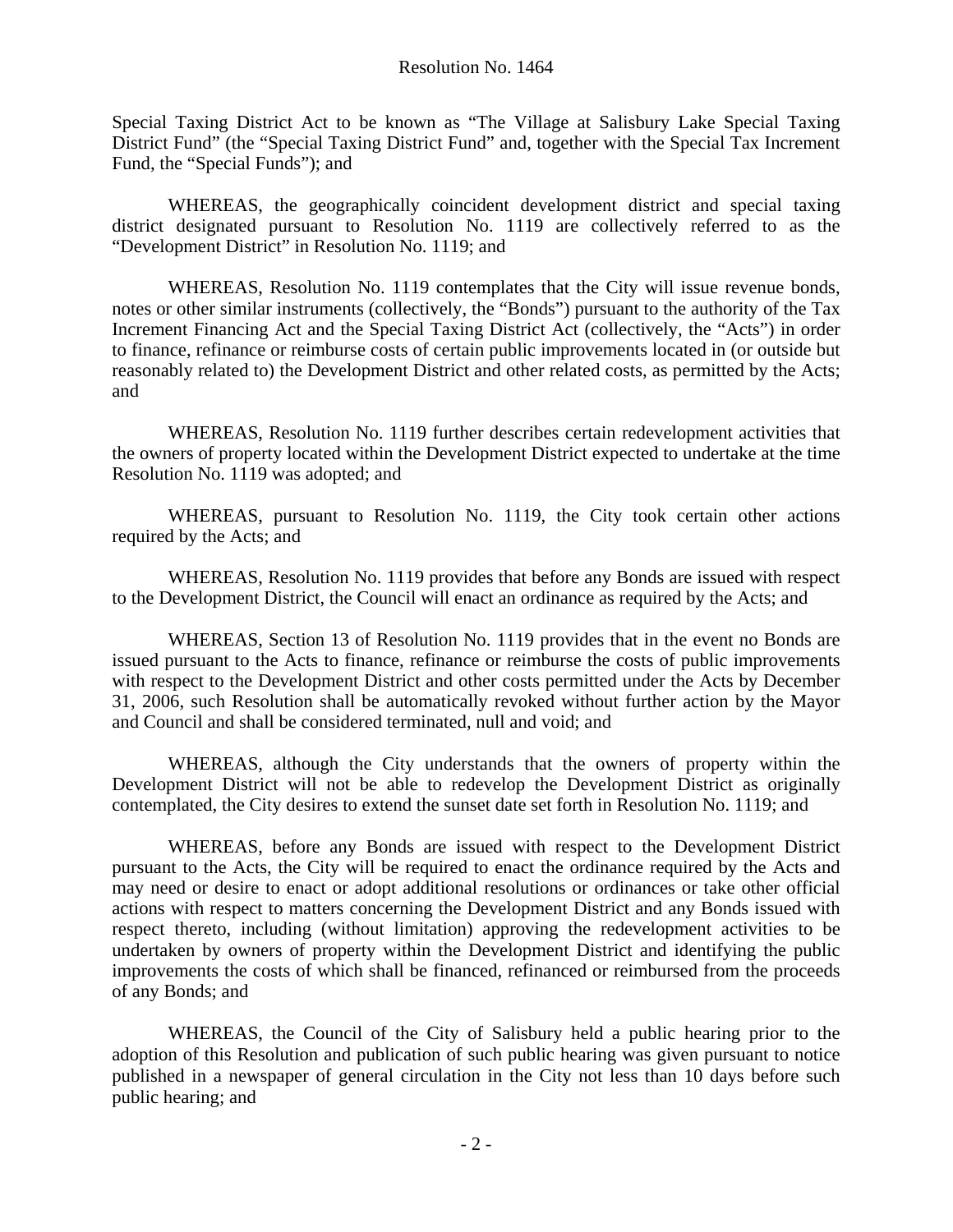WHEREAS, pursuant to the Acts, this Resolution may not be subject to referendum by reason of any other State of Maryland or local law.

SECTION 1. DEFINITIONS. NOW, THEREFORE, BE IT RESOLVED by the City Council of the City of Salisbury, Maryland, that the Recitals hereto are deemed a substantive part of this Resolution and are incorporated by reference herein.

SECTION 2. AMENDMENT TO RESOLUTION NO. 1119. BE IT FURTHER RESOLVED that, from and after the effective date of this Resolution, the second sentence of Section 13 of Resolution No. 1119 is hereby deleted in its entirety and inserted in place thereof shall be the following:

"In the event no Bonds are issued pursuant to the Acts to finance, refinance or reimburse the costs of public improvements with respect to the Development District and other costs permitted under the Acts by December 31, 2009, this Resolution shall be automatically revoked without further action by the Mayor and Council and shall be considered terminated, null and void; provided that the Mayor and Council may take such actions as may be necessary in accordance with the Acts to provide for the expenditure or transfer of any moneys then on deposit in the Special Funds subsequent to such date."

SECTION 3. RESERVATION OF RIGHTS. BE IT FURTHER RESOLVED that, notwithstanding the extension of the revocation date provided for in Section 13 of Resolution No. 1119 by operation of this Resolution from December 31, 2006 to December 31, 2009, the Mayor and Council reserve the right to enact or adopt additional ordinances or resolutions or take other official actions with respect to matters concerning the Development District and any Bonds issued with respect thereto, including (without limitation) approving the redevelopment activities to be undertaken by the owners of property within the Development District and identifying the public improvements the costs of which shall be financed, refinanced or reimbursed from the proceeds of any Bonds, before any Bonds are issued pursuant to the authority of the Acts with respect to the Development District.

SECTION 4. EFFECT OF THIS RESOLUTION. BE IT FURTHER RESOLVED that, from and after the effective date of this Resolution, Resolution No. 1119 shall be amended as provided herein and, except as specifically amended by this Resolution, Resolution No. 1119 shall remain in full force and effect.

SECTION 5. EFFECTIVE DATE. BE IT FURTHER RESOLVED that this Resolution shall become effective upon adoption by the Council and approval by the Mayor.